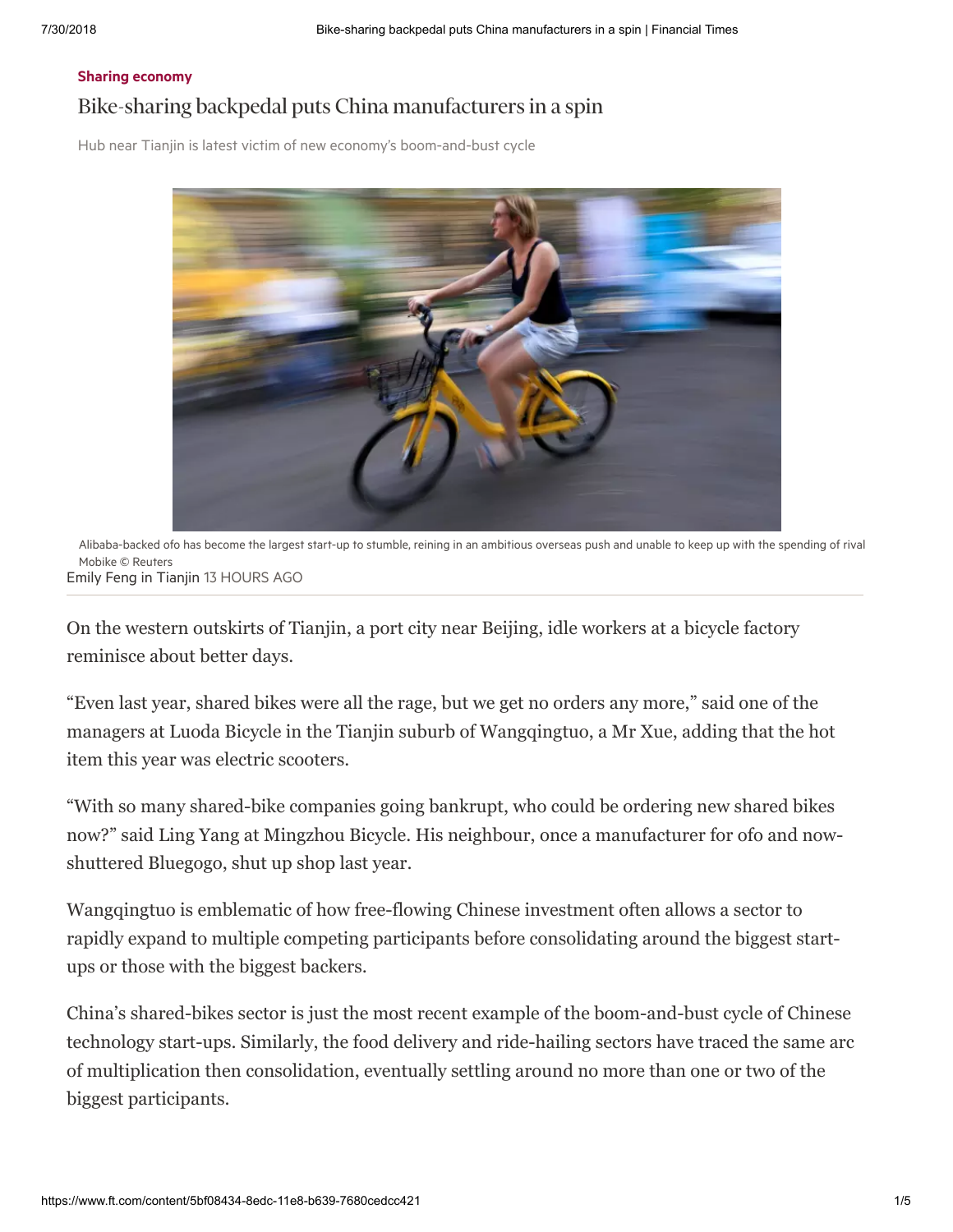The breakneck growth of shared-bike services breathed new life into bicycle manufacturing — but now it is bearing the brunt as the trend reverses course.

# At least 30 per cent of the factories here have closed, especially among those that opened specifically to make shared bikes

Ma Jingwei, former worker at a now-closed manufacturer

China's "bike graveyards", where tens of thousands of discarded shared bikes have been dumped, are now complemented by the scores of bike factories that lie deserted in Tianjin after a [pronounced contraction](https://www.ft.com/content/cc1107e8-cb5f-11e7-ab18-7a9fb7d6163e) in the sector.

The contraction follows nearly two years of frenetic fundraising and subsidy wars between rival platforms. In 2017 alone, Mobike — backed by Hillhouse Capital, Temasek and [Foxconn](http://markets.ft.com/data/equities/tearsheet/summary?s=BBG000BHCGS0) — and Alibaba-backed ofo together raised nearly \$2bn in outside funding.

China's bike-sharing market brought in an estimated Rmb10.3bn (\$1.5bn) in revenues last year, more than 8 times the Rmb1.2bn revenue in 2016, according to Beijing consultancy iiMedia Research. User numbers followed the same trajectory: last year 209m people in China used bikesharing platforms, up from 28m in 2016.

But ofo has started backpedalling, becoming the largest start-up yet to stumble. It has reined in an ambitious [overseas push](https://www.ft.com/content/918dfd52-8aee-11e8-b18d-0181731a0340), unable to keep up with the spending of rival Mobike, which was [acquired](https://www.ft.com/content/fb10173a-37b8-11e8-8eee-e06bde01c544) by food delivery and online services group Meituan Dianping this year.



Like many bike-sharing start-ups, ofo relied on outside funding to fuel its expansion, at one point boasting 10m bikes worldwide. It has raised \$2.2bn from investors including Alibaba and Ant Financial, according to Crunchbase.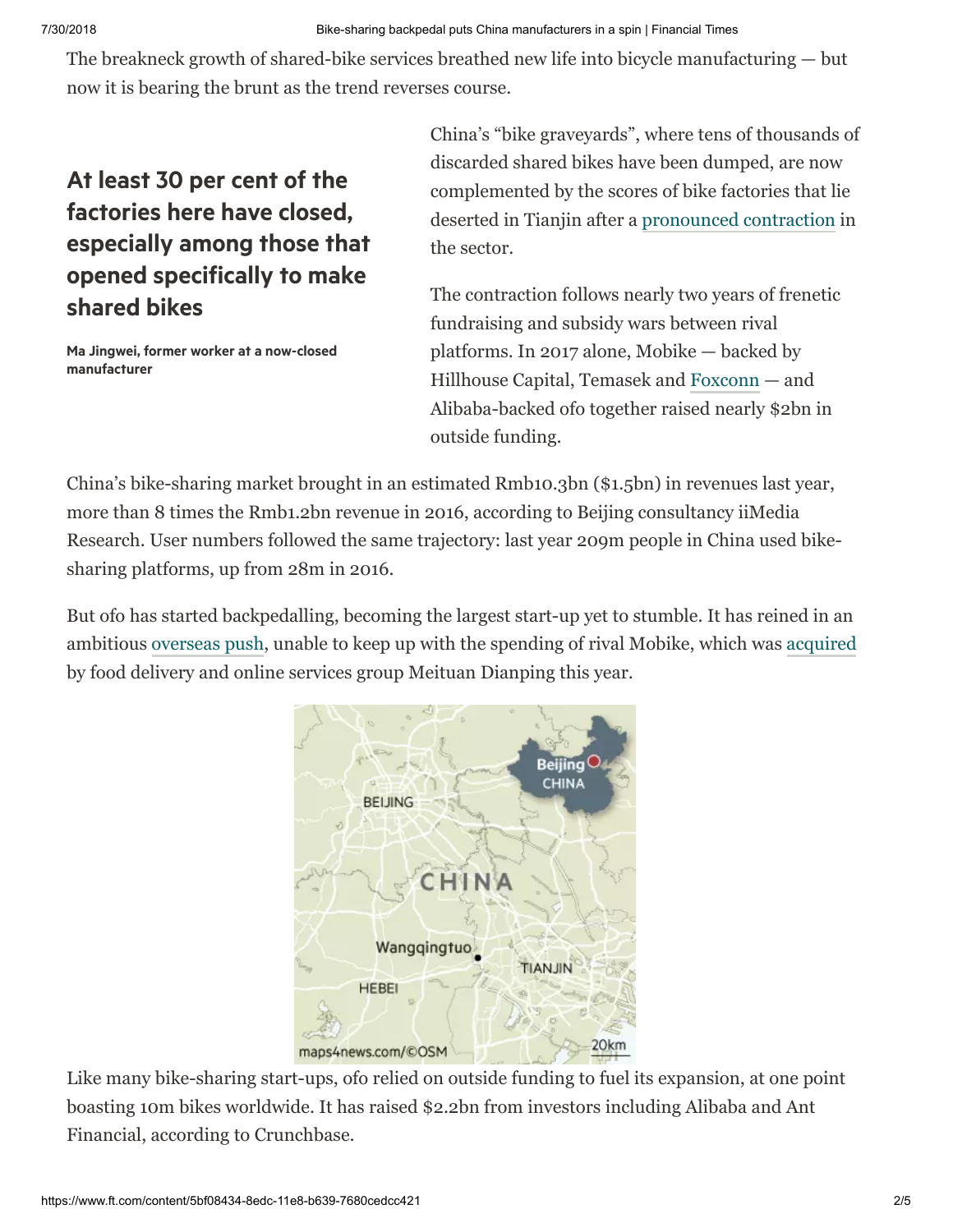However, in the past two months alone, ofo has [retreated](https://www.ft.com/content/918dfd52-8aee-11e8-b18d-0181731a0340) from Israel and India and begun scaling back operations in Australia and Germany — an abrupt reversal from plans to have 20m bikes in 20 countries by the end of last year. Ofo, which expanded aggressively to 30 cities in the US, is now also planning to reduce its operations in the country.

Smaller companies across China, including Bluegogo and Hong Kong-based GoBee, have already stopped operating.

The rise and fall of Asia's shared-bike sector is having a ripple effect across China, where urban planners and transport authorities have had to revamp services to accommodate the rapid influx of bikes. But hardest hit have been the manufacturers, which in the past two years have pumped out millions of bikes.

The impact is readily apparent in Wangqingtuo, a town 110km south-east of Beijing. Historically the manufacturing hub for several classic bike brands, business had slumped in recent decades as upwardly mobile Chinese consumers traded up to cars.

However, as bike-sharing took off, trade flourished once again, with hundreds of private bike factories — some making a few hundred bikes a day, others thousands — popping up across the town. Bike production turnover reached Rmb3.92bn in 2015 — equivalent to 70 per cent of the town's gross domestic product, according to local media.

As the fortunes of the bike-sharing start-ups have turned, Wangqingtuo's entrepreneurs are struggling to find new clients. "We loved making shared bikes, because the requirements are lower and you can make a lot, fast," said Ma Jingwei, a former worker at a manufacturer that shut down this year.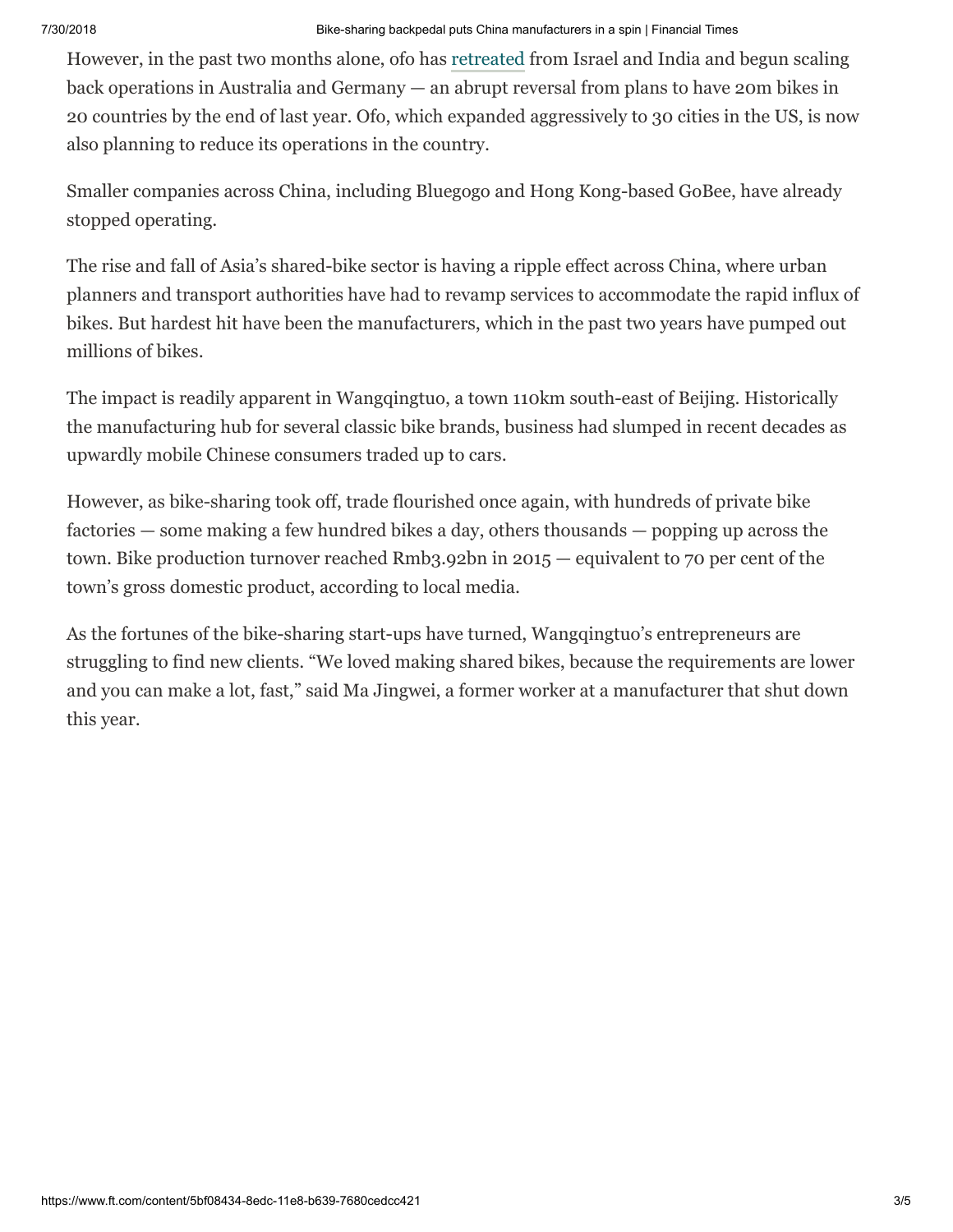## Global growth of bike sharing

Number of schemes worldwide



<sup>©</sup> FT

Electric scooters, while in demand, are more complicated and costly to make, hitting margins hard. "At least 30 per cent of the factories here have closed, especially among those that opened specifically to make shared bikes," he said.

"There are just too many [bike-sharing platforms]. I cannot even get them straight," said Max Hu, founding partner at Shanghai-based technology investment firm Lighthouse Capital. According to research firm IDC, there have been about 60 shared-bike start-ups in China over the past two years.

To stand out from the crowd, start-ups have relied on subsidies to lower the average ride cost to woo Chinese users. Mobike, for example, recently [waived user deposits](https://www.ft.com/content/ac332862-7ff9-11e8-bc55-50daf11b720d) on bikes after receiving new funding from owner Meituan-Dianping, while periodic coupons issued by various platforms can still make rides, in effect, free.

"The abnormal competition and investors who followed the crowd have created a huge amount of waste [in the sharing-bike sector]," said Mr Hu. "It made for an unreasonable business model in the short term."

*Follow Emily Feng on Twitter [@emilyzfeng](https://twitter.com/i/notifications)*